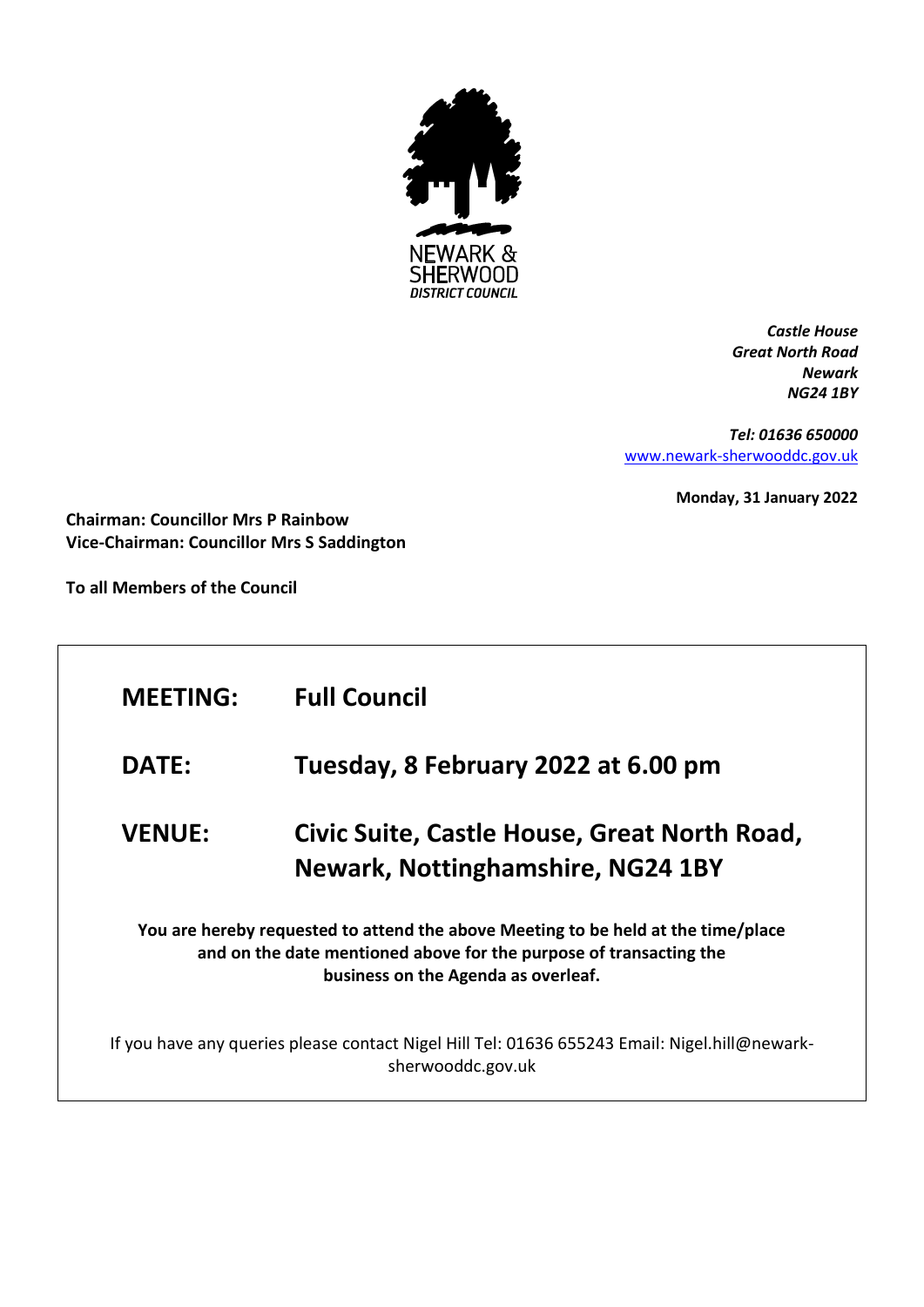## **AGENDA**

| 1. | Apologies for absence                                                     | 1.95C11C |
|----|---------------------------------------------------------------------------|----------|
| 2. | Minutes from the meeting held on 14 December 2021                         | 4 - 18   |
| 3. | Declarations of Interest by Members and Officers and as to the Party Whip |          |
| 4. | Declarations of any Intentions to Record the Meeting                      |          |
| 5. | Communications which the Chairman or the Chief Executive may wish to lay  |          |

- 6. Communications which the Leader of the Council and Committee Chairmen may wish to lay before the Council
- 7. Questions from Members of the Council and Public

before the Council

In accordance with Rule No. 15.1 the following question has been submitted to the Council from Molly Chesney:

"In June 2015 Newark and Sherwood District Council approved a single loan of £250,000 from the Think BIG loan fund to a local Limited Company; this was the largest loan ever awarded by the fund and appears to account for c.17% of all loans made through the scheme.

The criteria for awarding loans was: "*Gap funding, providing working capital for businesses that demonstrate growth potential and job creation and are unable to obtain the required bank support or other funding."* By November 2016, the 250,000 loan was deemed by Newark and Sherwood District Council to be "at-risk" as the business had had a difficult trading period. Repayments had stopped but the Council declared we had "a mortgage debenture alongside other funders and we have personal guarantees".

Sadly, on  $12<sup>th</sup>$  September 2018 the firm entered administration owing £241,000 to the Council. According to Council papers at the time, "*the offer currently available is to repay £34,000 as a lump sum in final settlement for a £150,000 personal guarantee."* Adding: *"There is very little equity in the circumstances of the individual and it is important that they can continue to earn, rather than declaring bankruptcy. A compromise solution may be to accept this payment and add in legal conditions surrounding further repayments in future years with an annual review taking place"*.

However, the total capital repaid to Newark and Sherwood District Council still stands at just £43,554 (source, FOI response received 19<sup>th</sup> January 2022), which suggests that no further payments have been made since the £34,000 offer in September 2018.